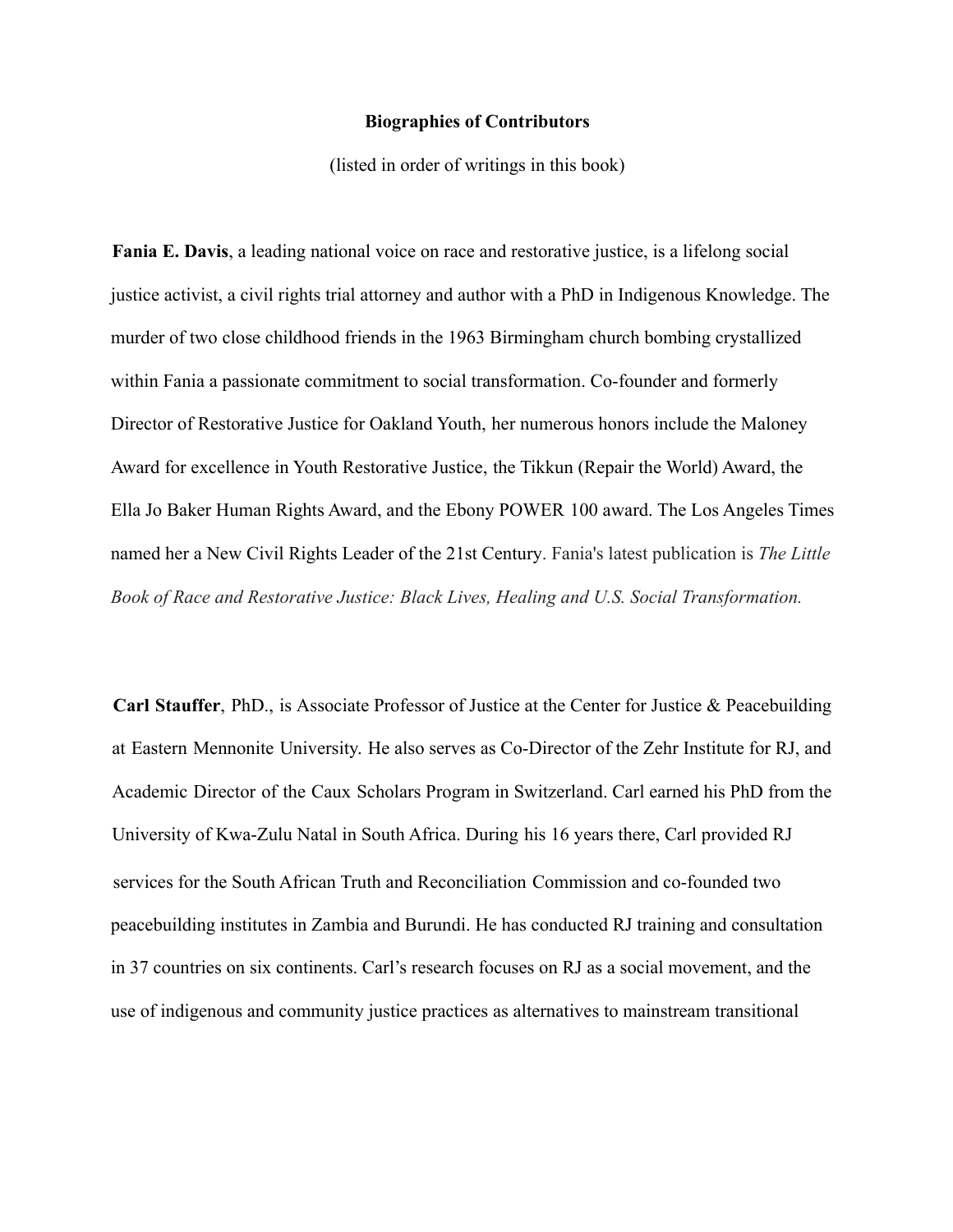justice.

**Sonya Shah** initiated The Ahimsa Collective in 2016. The Ahimsa Collective works to respond to harm in ways that foster wholeness for everyone. She is also an associate professor at the California Institute of Integral Studies. Central to her core values are nurturing community and collectivity, healing and compassion, love and transforming harm. She is a Buddhist, a first generation immigrant from the Northwestern part of India and feels most at home in nature. She has two amazing children who remind her what it means to be in love all of the time, and currently resides in northern California.

**Rose Elizondo** brings healing, relationship building, accountability, and transformation to the restorative justice movement. As an organizer, she informs, inspires and incubates communities to create alternatives to punitive legal systems by facilitating inquiry into the indigenous roots of justice. As a 2017 Soros Fellow, she revitalized healing practices of peacemaking with Navajo community leaders. In 2005, with men in San Quentin prison, Rose co-founded the Restorative Justice Interfaith Roundtableto practice accountability and responsibility. She co-founded the North Oakland Restorative Justice Council, which supports survivors of crime and implements grassroots community restorative justice. Her intergenerational trauma work with Native and Indigenous communities uses truth, reconciliation and reparations processes. Rose incorporates healing, art, murals, dance and gardening to envision community values and create cultural shifts.

**Jovida Ross**, the eldest daughter of a solo mom, has always known that the personal is political.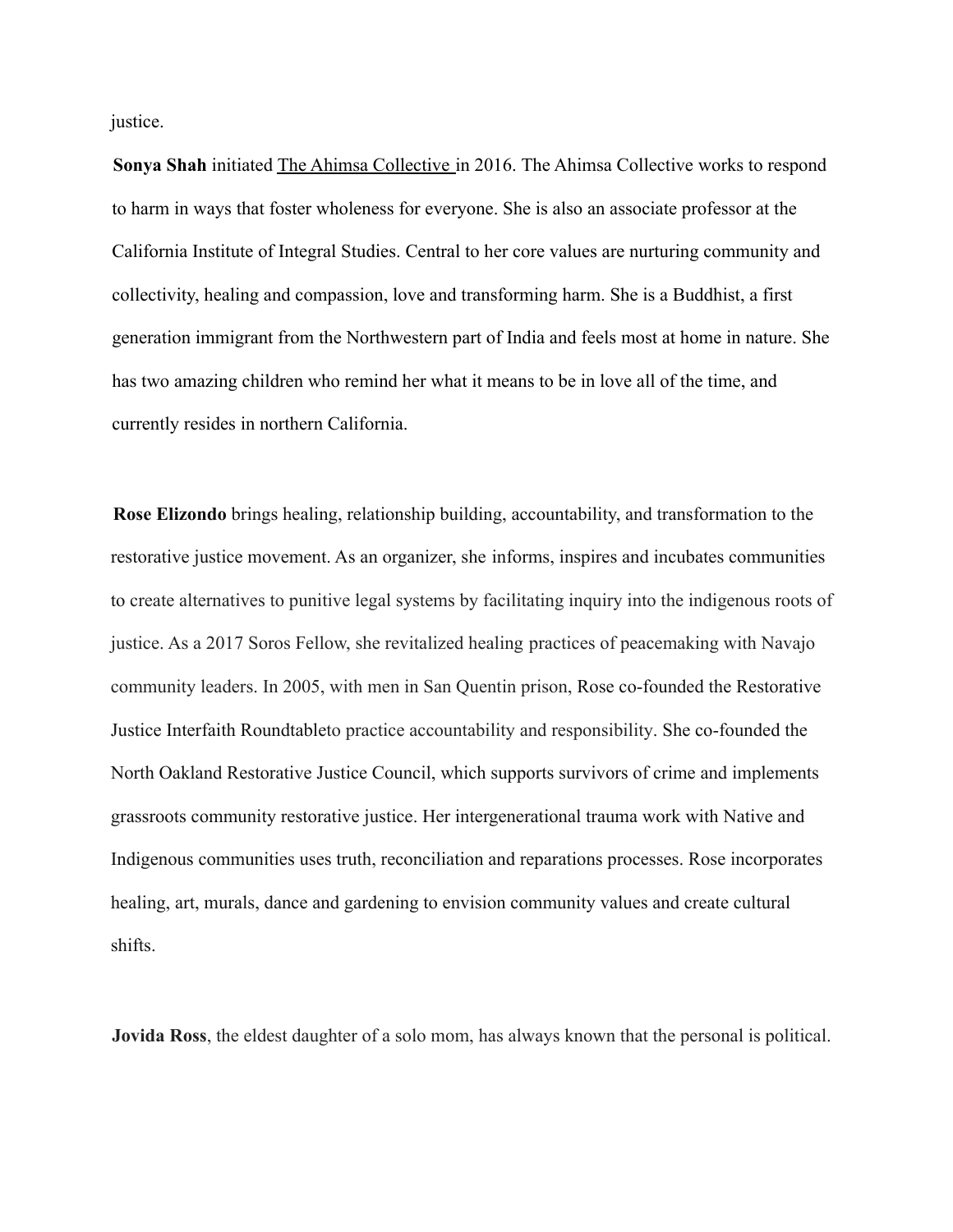Her hope for change led her to work with groups like The Women's Building of San Francisco and Community United Against Violence. Jovida benefited from multiple healing modalities to work with intergenerational trauma, including restorative justice, yoga, and somatic experiencing; she now teaches yoga. As Director of Programs at Movement Strategy Center she co-founded The Transitions Initiative which gathers movement leaders to explore how embodied wisdom can generate untapped possibility, potential, and power in their work toward social, economic, and ecological justice. Jovida now works with Real Food Real Stories, drawing on food and stories as practices for seeding cultures towards a caring, regenerative, and just tomorrow.

**Mika Dashman** is an attorney, mediator and a zealous advocate for restorative justice. She is the Founding Director of Restorative Justice Initiative, a citywide, multi-sector network of practitioners, advocates and community members seeking to increase support for, and access to, restorative justice approaches for all New Yorkers. Her restorative justice teachers include: Lauren Abramson, Kay Pranis, Dominic Barter, Eric Butler, Ray Deal and Sara Whitehorse. Prior to beginning her work in alternative dispute resolution, Mika spent more than six years providing direct legal services to indigent individuals at several New York City non profits, including Housing Works, Inc., where she also worked on all aspects of the agency's civil rights impact docket. Mika received her J.D. from the City University of New York School of Law in 2005 and her B.A. from Sarah Lawrence College.

**David Dean** is a writer and educator who offers activists tools for building powerful, multiracial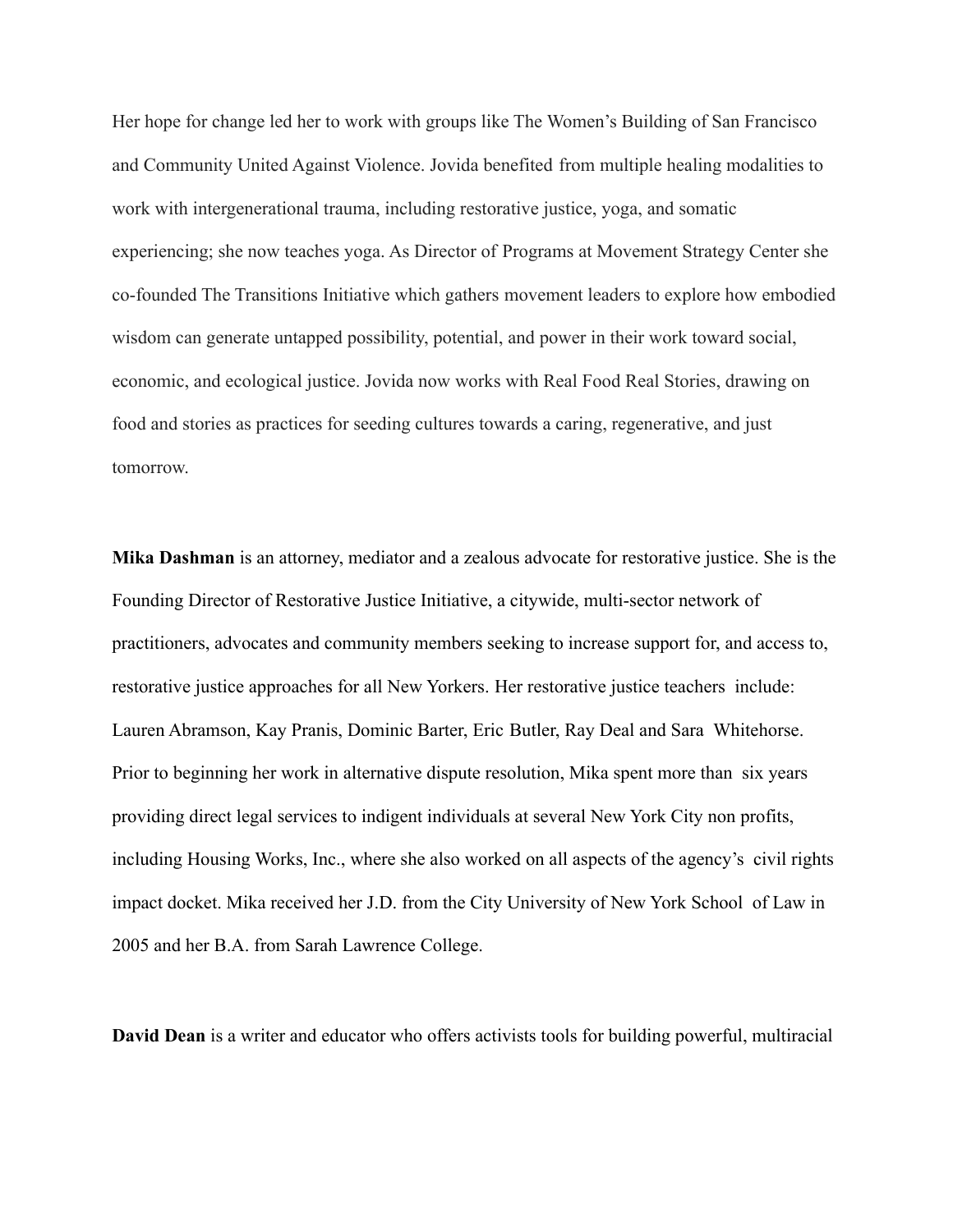solidarity and supports white folks to understand how their well-being is tied to the freedom of people of color. He has served as an advocate for restorative school discipline, researched truth and reconciliation processes for Restorative Justice for Oakland Youth, guided men's groups to overcome hyper-masculine social expectations, and led youth programs that combined basketball with a social justice-centered education. David was shaped most by his parents' love and his upbringing in Quaker communities. He loves facilitating others' discovery of their own inherent goodness and power to create social change. To read more of his writing and explore how his offerings could support your community, visit davidbfdean.com.

Mikhail Lyubansky is a teaching associate professor in the Department of Psychology at the University of Illinois, Urbana-Champaign, where among other courses, he teaches Psychology of Race and Ethnicity and courses on restorative justice. Since 2009, Mikhail has been bringing his almost two decades of experience in teaching and writing about racial justice to studying conflict and restorative responses to conflict, especially Restorative Circles, a restorative practice developed in Brazil. In addition to multiple book chapters and peer-reviewed articles, Mikhail is the co-author of *Building a Diaspora: Russian Jews in Israel, Germany, and the USA,* and recently co-edited *Toward a Socially Responsible Psychology for a Global Age*. He also regularly explores racial justice and restorative justice themes in his Psychology Today blog Between the Lines.

**Anna Lemler** is a nonprofit manager and racial equity professional with a background in youth development, community organizing, restorative justice, and program and policy design. Anna is currently the Network Manager for the Government Alliance on Race and Equity (GARE), an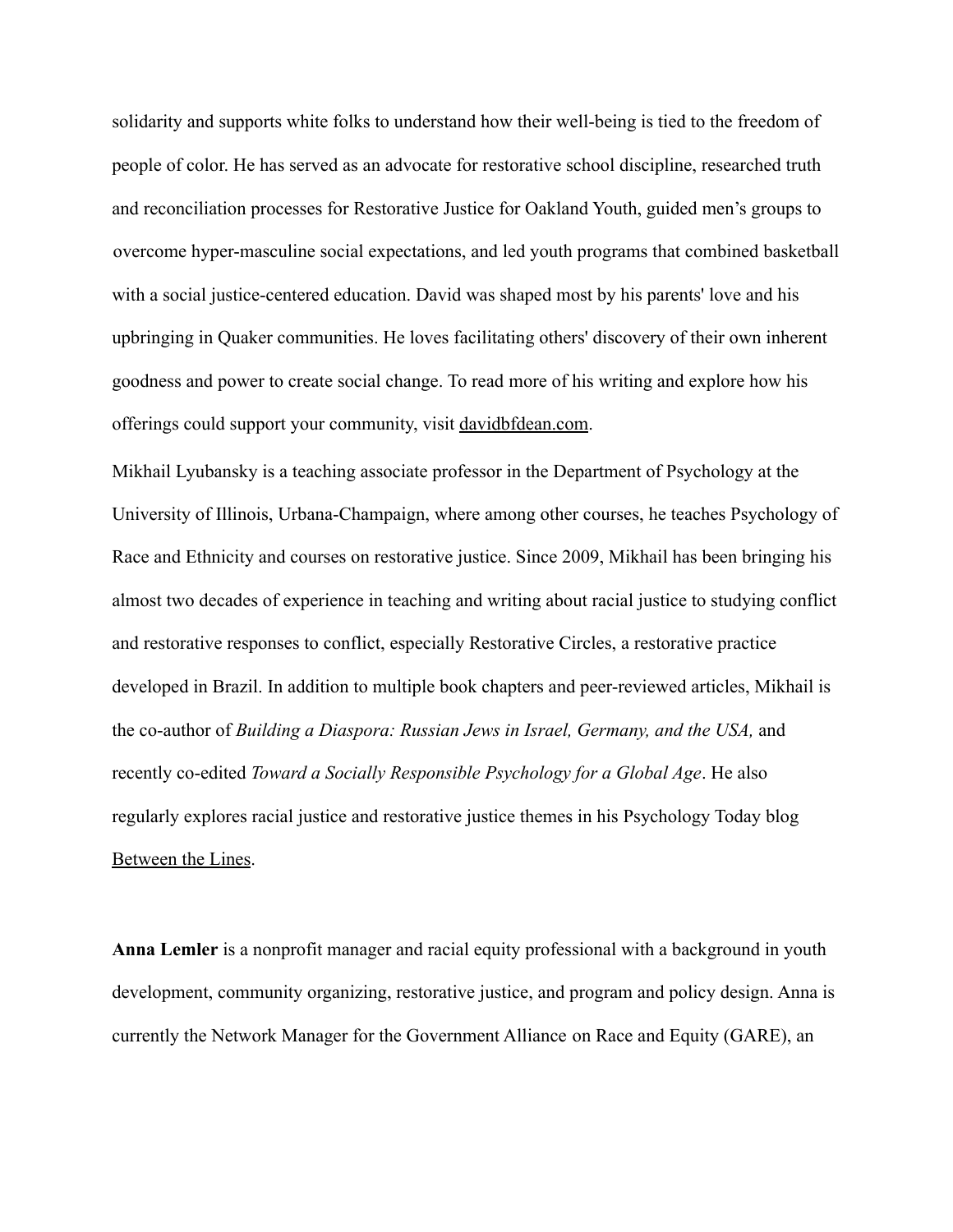initiative through Race Forward to advance racial equity utilizing a national network. Prior, Anna worked as the Racial Equity Analyst for Washtenaw County, MI and in leadership with Trail Blazers Camps and iMentor. Anna is a restorative justice practitioner and currently manages the Michigan Juvenile Justice Youth Advisory Board, a group of young people impacted by the criminal justice system to leverage their voices in policy-making. Anna is an organizer with The People's Institute for Survival and Beyond, and earned her MSW from the University of Michigan.

**Dr. Julie Shackford-Bradley** is the co-founder and Coordinator for the Restorative Justice Center at UC Berkeley. She has 15-years of experience teaching in Global Studies and Peace and Conflict Studies, with a research focus on traditional and community-based justice in international and local contexts. She is a trained mediator and RJ practitioner. With the RJ Center, she conducts trainings and circles on campus and in the local community, supervises research projects regarding campus and community-based issues pertaining to conflict, justice and reconciliation, and facilitates internship programs and other collaborations with San Francisco Bay Area Restorative Justice organizations. Her specific RJ interests include applications of restorative processes for SVSH (Sexual Violence and Sexual Harassment), equity and inclusion and racial healing.

**Katherine (Kat) Culberg** (RN, PHN), a Euro-American woman, is a registered nurse who quickly developed a passion for public health and social justice with a focus on urban adolescent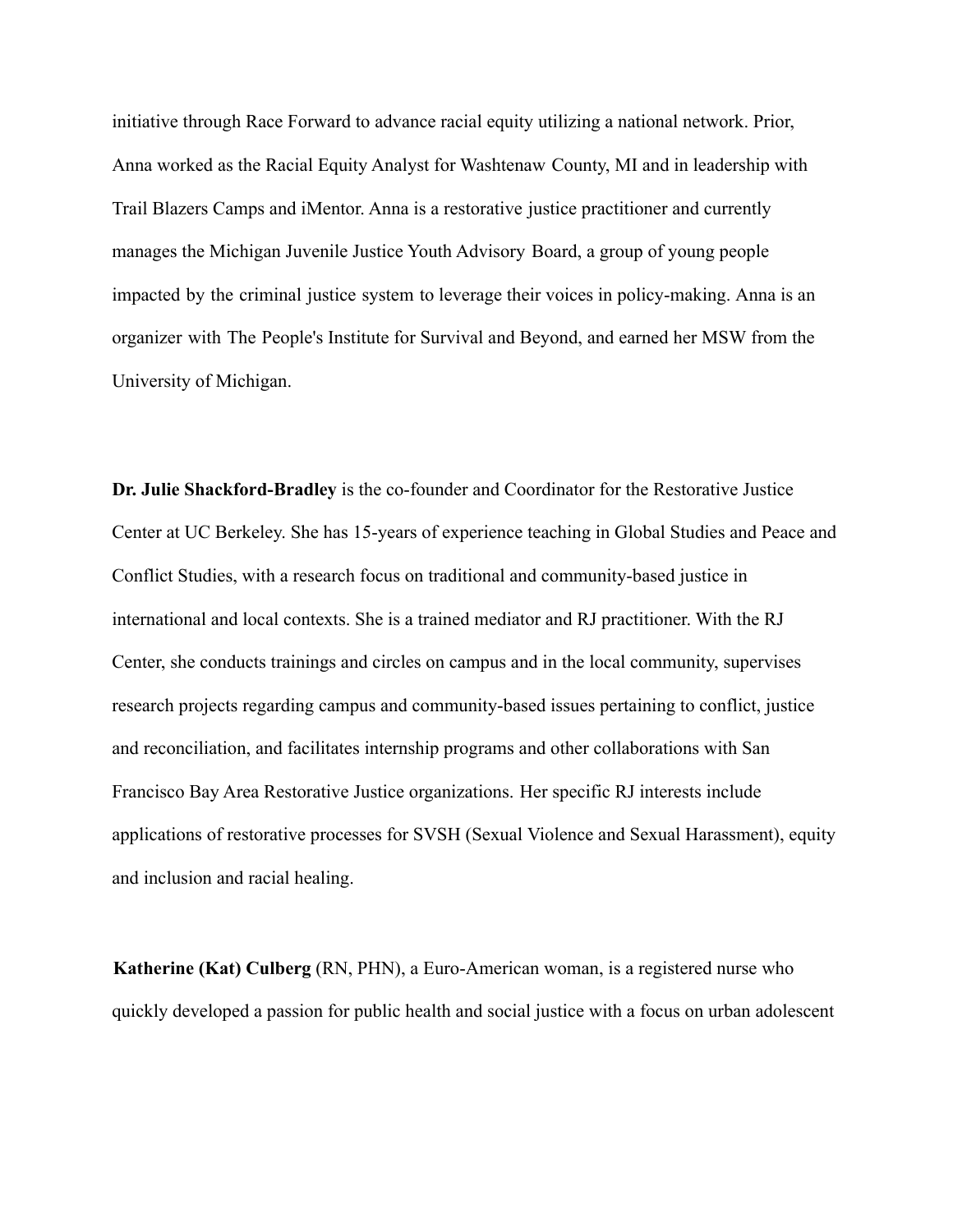girls and boys. She has been active in developing and managing school-based health centers in Oakland as well as providing direct service to youth as a school nurse. After years of feeling that traditional models were limited, she embraced restorative justice work in prisons and jails, which led to a position with Restorative Justice for Oakland Youth as Programs Director. She is co founder of Circles for Social Change, an organization that consults, trains and provides individuals and organizations in restorative justice processes, particularly in relation to racial justice and healing through insight, accountability and action of other white people.

**Jill Strauss**, PhD, teaches Conflict Resolution and Communications in the Speech, Communications and Theater Arts Department at Borough of Manhattan Community College (CUNY). Her research involves Restorative Practices and the visual interpretation of narrative and difficult histories. She completed her PhD at Ulster University in Northern Ireland in 2010, where she designed an innovative fieldwork project integrating storytelling and visual art for empathy and validation as one way to address a history of mutual humiliation and historical conflict. Jill is co-editor of *Slavery's Descendants: Shared Legacies of Race and Reconciliation* (Rutgers University Press, 2019) along with other articles and book chapters.

**Daniel Rhodes** is director of the undergraduate Social Work program at UNC-Greensboro. He received his PhD in Cultural Studies with a graduate certificate in Women and Gender Studies from the UNC-Greensboro in 2008. Before this he obtained his master's in Social Work from UNC-Chapel Hill in 1996 and is a Licensed Clinical Social Worker. Daniel has been engaged in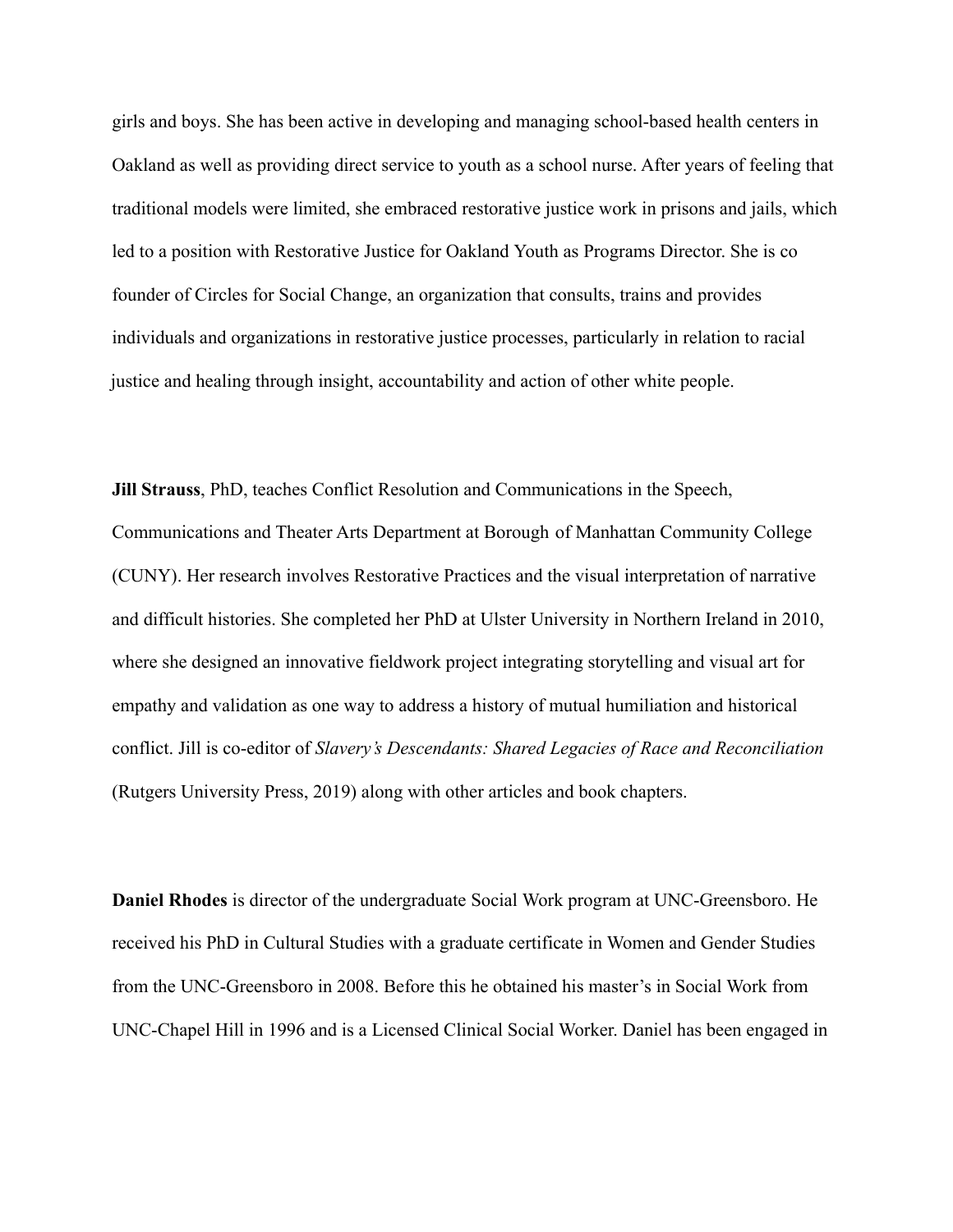community-based work for over 20 years, working in mental health, therapeutic foster care, working with immigrant and refugee populations and has been a clinical supervisor. He is trained in Dialectical Behavioral Therapy (DBT) a form of cognitive-behavioral therapy that uses mindfulness to deal with issues related to trauma. Daniel is also a restorative justice practitioner and engages and trains students and communities in Peacemaking Circles.

**Kathy Evans** is Associate Professor of Education at Eastern Mennonite University, teaching courses in educational psychology, special education, and restorative justice in education. With a Ph.D. in Educational Psychology from The University of Tennessee, her teaching and scholarship focus on ways in which educators participate in creating more just and equitable educational opportunities for all students, including those with disability labels, those who exhibit challenging behavior, and those who are marginalized for a variety of reasons, including race, ethnicity, language, sexual orientation, and gender identity. She is the co-author of *The Little Book of Restorative Justice in Education* and has published articles and book chapters related to restorative justice and school discipline practices, focusing on the ways in which restorative justice is applied to educational contexts.

**Brenda Morrison** is Simon Fraser University's Director of the Centre for Restorative Justice, and an Associate Professor in the School of Criminology. She is a social psychologist with teaching, research and field experience in outdoor education, governance and justice. She completed her PhD at the Australian National University, where she also worked as a Post-Doc at the Centre for Restorative Justice. Internationally, Brenda has presented papers at the House of Lords and UNESCO. Nationally, she is a research partner with PREVNet (Promoting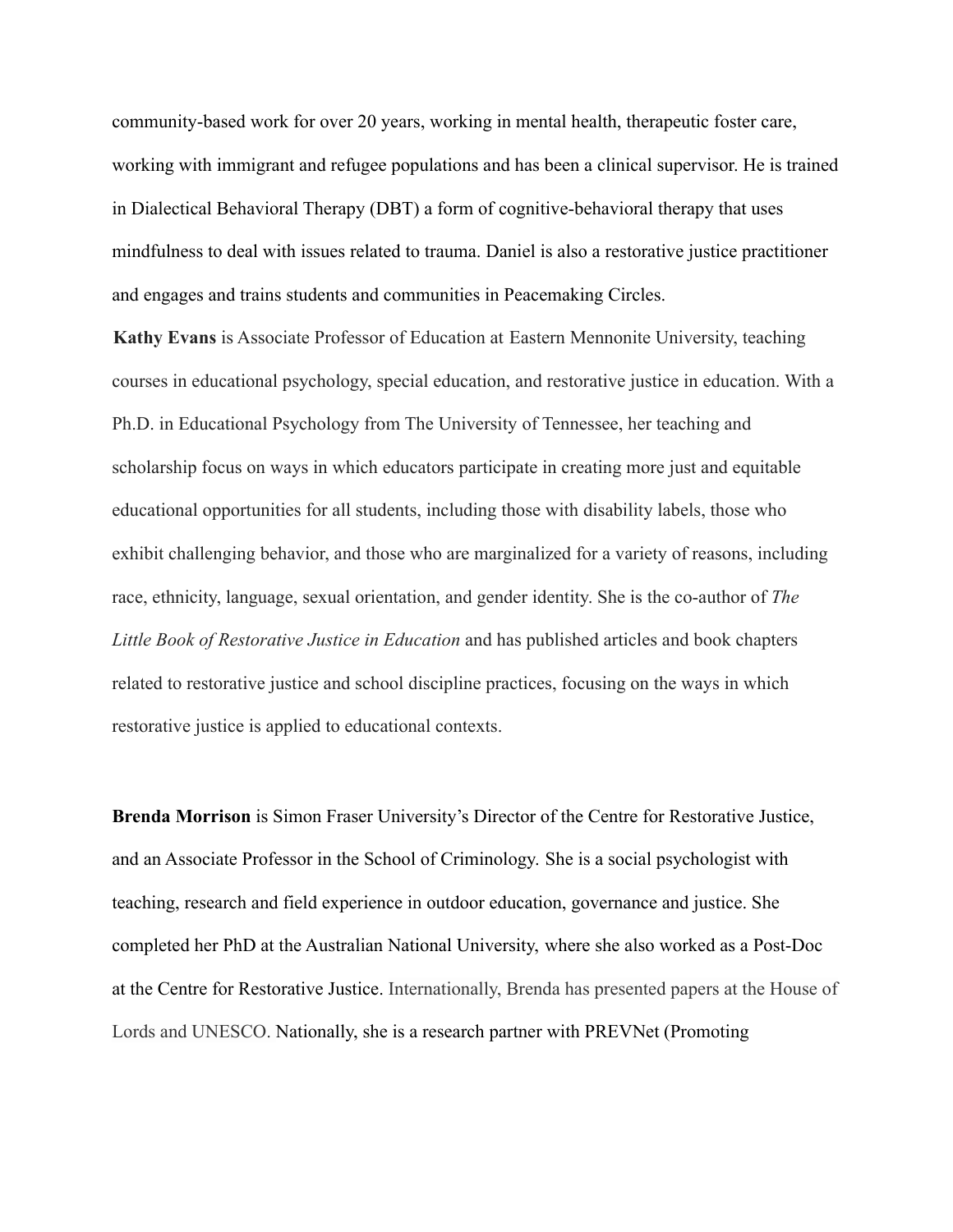Relationships Eliminating Violence Network), Children's Rights Academic Network and serves on the Board of Smart Justice Canada. In British Columbia, she has served on working group summits for a Justice System for the  $21<sup>st</sup>$  Century. In her home community, she is an active board member for the North Shore Restorative Justice Society.

**Dorothy Vaandering**, PhD, is an associate professor at the Faculty of Education, Memorial University, Newfoundland, and in Labrador was a K-6 educator for 20 years. She draws on life, teaching, and research experience to explore the implementation and sustainability of restorative justice in education. She works to connect theory and practice in her current role as researcher and teacher-educator developing innovative, transformative professional learning grounded in the principles of restorative justice. Most recently she is gripped by the realities of colonization past and present, working to understand reconciliation as a settler-Canadian. She is the (co) author of a variety of publications including *The Little Book of Restorative Justice in Education*. Dorothy is the Director of Relationships First: Restorative Justice Education Research & Resource Consortium in NL.

**Jonathan Stith** is the National Organizer with Black Organizing for Leadership and Dignity (BOLD) where he trains Black organizers in innovative organizing and transformative leadership practices. As former National Director of the Alliance for Educational Justice, he lead the Alliance's efforts to shift federal education policy away from discriminatory discipline and guided the launch of AEJ's National Police Free School Campaign to challenge police presence after the #AssaultAtSpringValley. He has over 20 years of experience organizing with youth and community organizations for education justice. Jonathan is a father of three children, an avid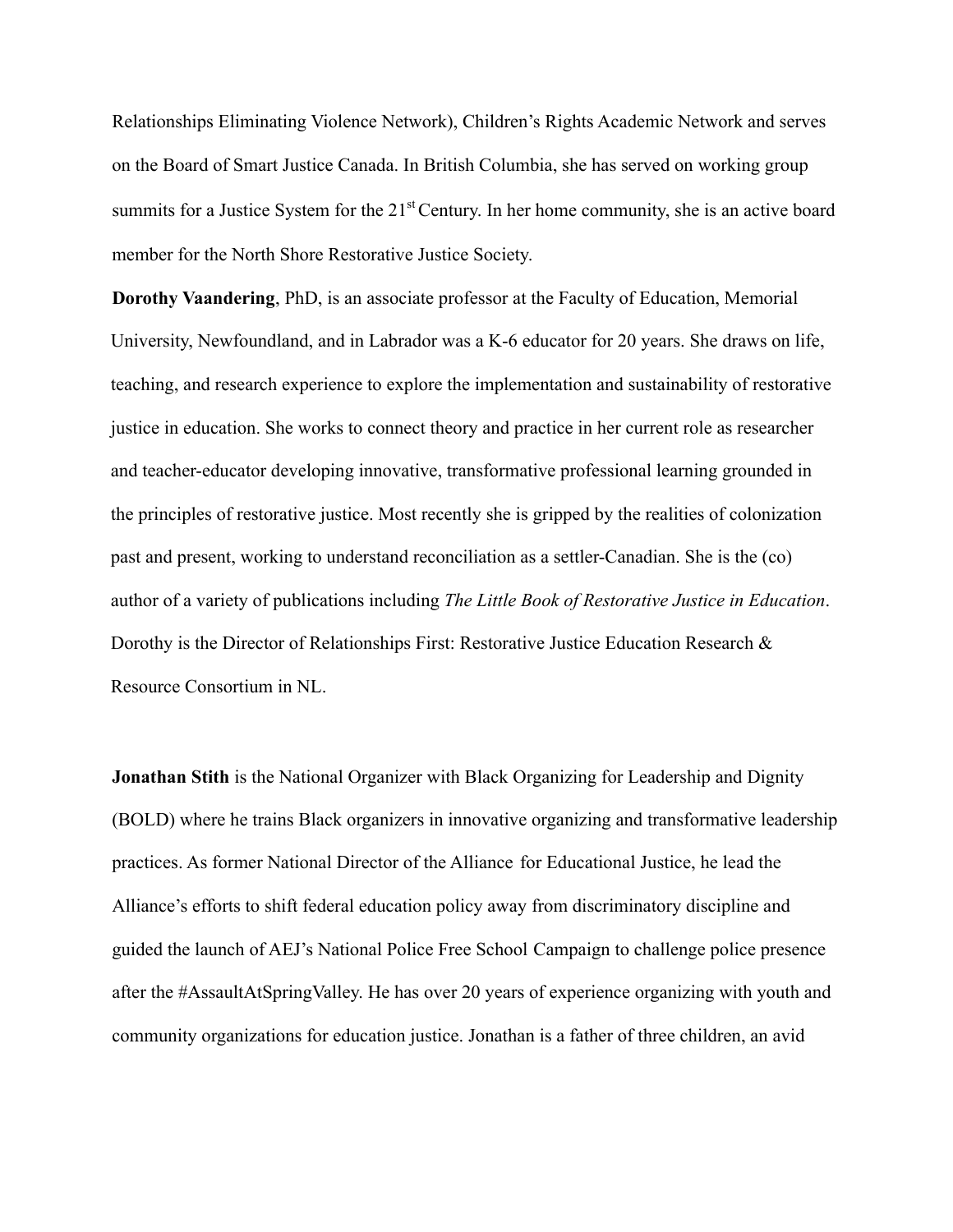soccer player, gardener and Cabralista.

**Valerie Luna Serrels** is a graduate of the Center for Justice and Peacebuilding and is currently working on the edges between spirituality and nature, sacred ecology, human development and expansion, and restorative justice. She loves exploring the connections between the human soul and the soul of the earth, the liberation of human potential and of the planet, awakening to the interconnections between all of nature, including humans, and the cosmic story of a transforming and animate universe. She is a co-founder of the Wild Church Network, the founder and guide of Shenandoah Valley Church of the Wild and of Hagia Sophia (hagsophia.com), is a Reiki and energy practitioner, and a graduate of Earth & amp; Soul, a Celtic school led by John Philip Newell. She lives in the Shenandoah Valley of Virginia with her husband and cats and honors the brilliance of her five grown children and grandchild.

**ethan ucker** is an organizer, restorative justice practitioner, and popular educator. He has worked extensively in prisons, detention centers, high schools, and group homes across Chicago to hold space for creativity and accountability. Through this work, ethan has built multigenerational webs of responsibility, trust, collaboration, and critique with criminalized young people, elders, formerly incarcerated adults, and with other organizers, youth workers, and educators. He co-organizes alongside those whose privileged identities overlap with his own to devise cooperative strategies to address racial and gender-based harms. ethan is the co-founder of Circles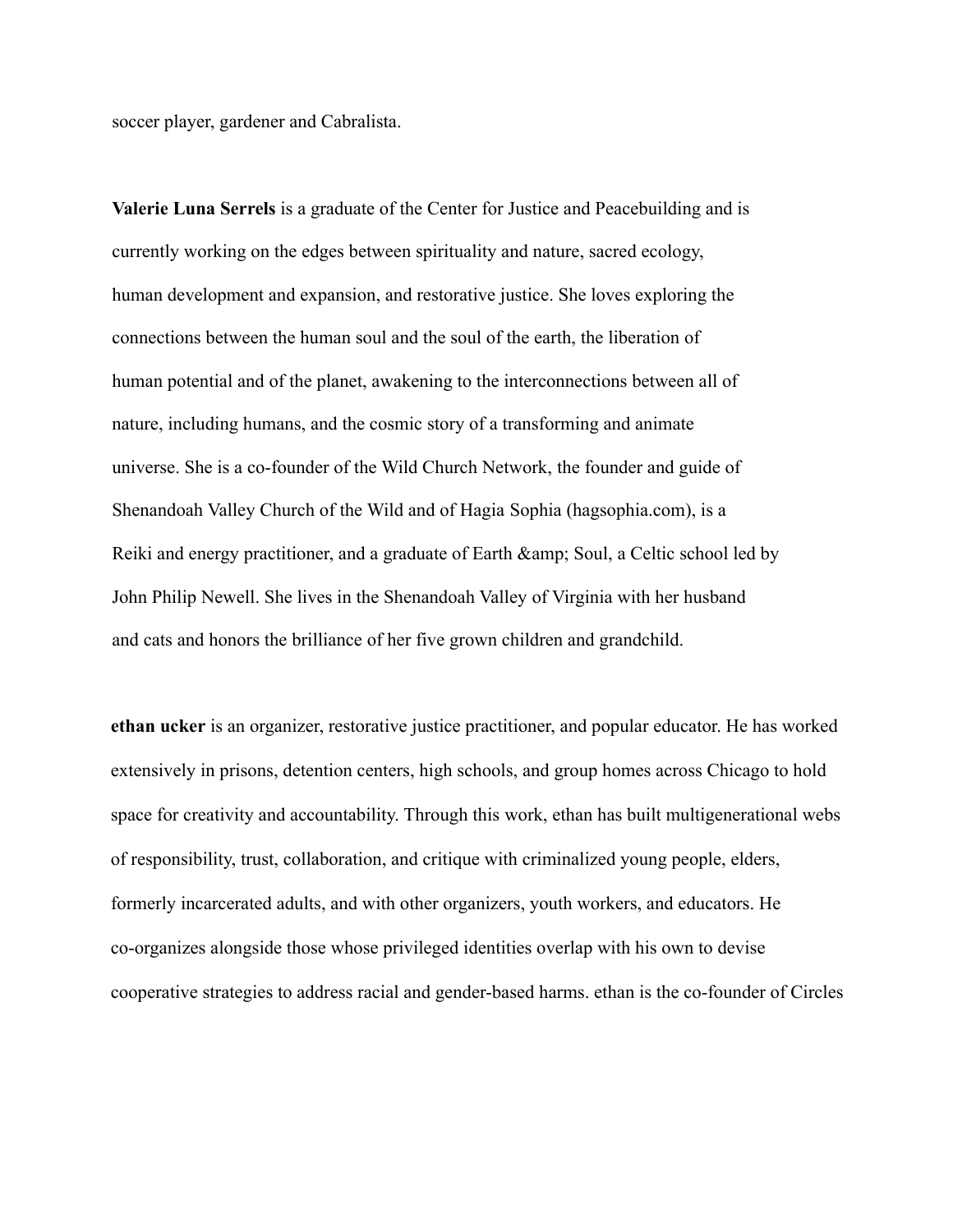& Ciphers, a restorative justice and prison abolitionist organization led by and for young people of color who are impacted by violence. He is also the co-director of Stick Talk.

**Mulanda Jimmy Juma** is from the Democratic Republic of Congo. He is a holder of a doctoral degree in Politics, Human Rights and Sustainability from Scuola Superiore Sant'Anna, Italy. He also holds a Master degree in Peace Studies from the University of KwaZulu-Natal, South Africa and another Master in Electoral Policy and Administration from Scuola Superiore Sant'Anna, Italy. Dr Juma is a Research Fellow, Department of Systematic Theology, University of the Free State, Bloemfontein, South Africa. He is the former Coordinator of Peace Studies and Senior Lecturer in Applied Ethics at St. Augustine College of South Africa, Johannesburg. Currently, Dr Juma is the Country Director of the Mennonite Central Committee in the Democratic Republic of Congo and Angola.

**Mark Umbreit**, PhD, is a professor and founding director of the Center for Restorative Justice & Peacemaking at the University of Minnesota, the first academic-based center for restorative justice. He is an internationally recognized practitioner and scholar with more than 40 of experience as a dialogue facilitator, circle keeper, trainer, teacher, researcher, and author of 11 books and more than 200 other publications in the fields of restorative justice, peacebuilding, dialogue, spirituality, and forgiveness. Since 1990 Mark has provided consultations and conducted training seminars in 29 countries worldwide, and nearly every state in the U.S. He has been recognized as among the 50 most notable and influential social workers in American history, based on his global impact as a practitioner and scholar.